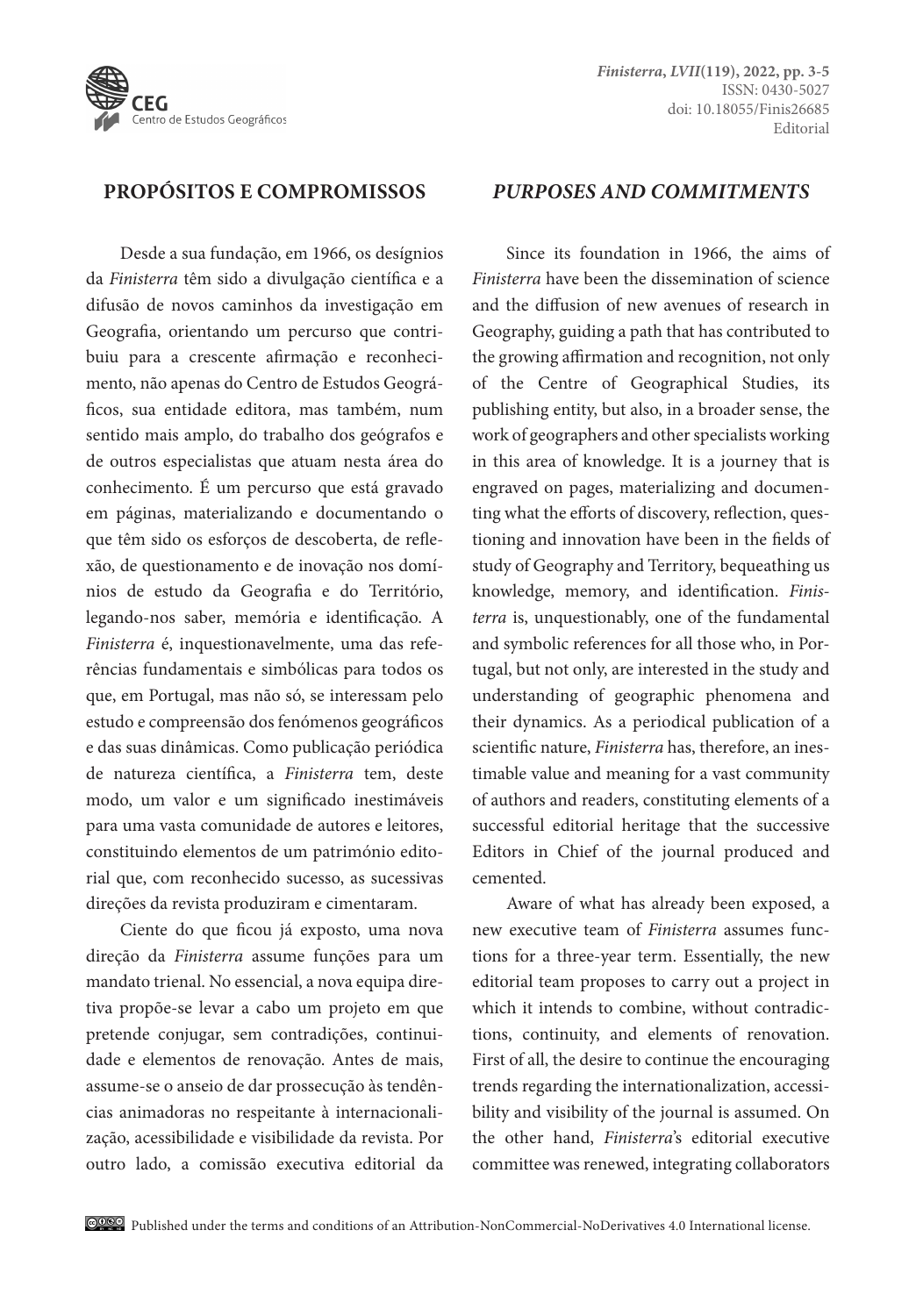*Finisterra* foi renovada, integrando colaboradores que têm já uma larga experiência em tarefas de revisão científica e de edição, incluindo na *Finisterra*, e procurará corresponder com eficiência aos diferentes desafios que se colocam no contexto da revista. O momento atual é muito exigente e desafiante para a direção da *Finisterra*, representando uma "herança de grande responsabilidade", conforme referiu Margarida Queirós (Queirós, 2021), a anterior diretora, nas suas reflexões em torno dos últimos seis anos da revista. As anteriores direções da *Finisterra* tiveram a capacidade de, num ambiente fortemente competitivo como é o da edição das produções científicas, ampliar o fluxo de textos publicados (artigos e números editados anualmente) e de tornar a revista mais internacional, quer considerando a crescente presença de autores estrangeiros nos trabalhos, quer tendo em atenção as métricas adotadas em bases de dados de indexação. Também deve ser salientada a crescente visibilidade e impacto da revista na comunidade dos geógrafos, estimulada, em parte, pelo sucesso de iniciativas como a presença assídua nas redes sociais, a organização de ações de formação, a atribuição de prémios editoriais ou a organização da Lição Anual. A preparação destas ações e eventos, em coordenação com o Centro de Estudos Geográficos, continuará a merecer todo o cuidado e empenho da direção da *Finisterra*.

A *Finisterra* continua aberta ao mundo da investigação para difundir conhecimento e divulgar avanços na ciência em torno das grandes questões e problemas desafiantes que se colocam, na atualidade, ao ambiente, à sociedade e ao território. A atratividade da revista para a investigação de excelência impõe aos responsáveis da *Finisterra* o dever de supervisão escrupulosa de todos os processos de avaliação e de revisão dos manuscritos submetidos, exigindo, com assertividade e transparência, a aplicação de critérios de qualidade rigorosos na verificação de todos os materiais até à sua publicação, seja em formato digital

who already have extensive experience in scientific review and editing tasks, including at *Finisterra*, and will seek to respond efficiently to the different challenges that arise in the context of the journal. The current moment is very demanding and challenging for the direction of *Finisterra*, representing a "heritage of great responsibility", as Margarida Queirós (Queirós, 2021), the previous director, said in her reflections on the last six years of the journal. In a highly competitive environment such as the edition of scientific productions, *Finisterra*'s previous directors were able to expand the flow of published texts (articles and numbers edited annually) and to make the journal more international, either considering the growing presence of foreign authors in the papers or bearing in mind the metrics adopted in indexing databases. The growing visibility and impact of the journal in the community of geographers should also be highlighted, stimulated, in part, by the success of initiatives such as the assiduous presence on social networks, the organization of training actions, the attribution of editorial prizes or the organization of the Annual Lecture. The preparation of these actions and events, in coordination with the Centre of Geographical Studies, will continue to deserve all the care and commitment of *Finisterra's* direction.

*Finisterra* remains open to the world of research to disseminate knowledge and advances in science around the major issues and challenging problems that the environment, society, and territory currently face. The attractiveness of the journal for research of excellence imposes on *Finisterra*'s editors the duty of scrupulous supervision of all evaluation and review processes of submitted manuscripts, demanding, with assertiveness and transparency, the application of rigorous quality criteria in the verification of all the materials until their publication, either in digital or paper format. This responsibility, essential to renew the trust and preference of